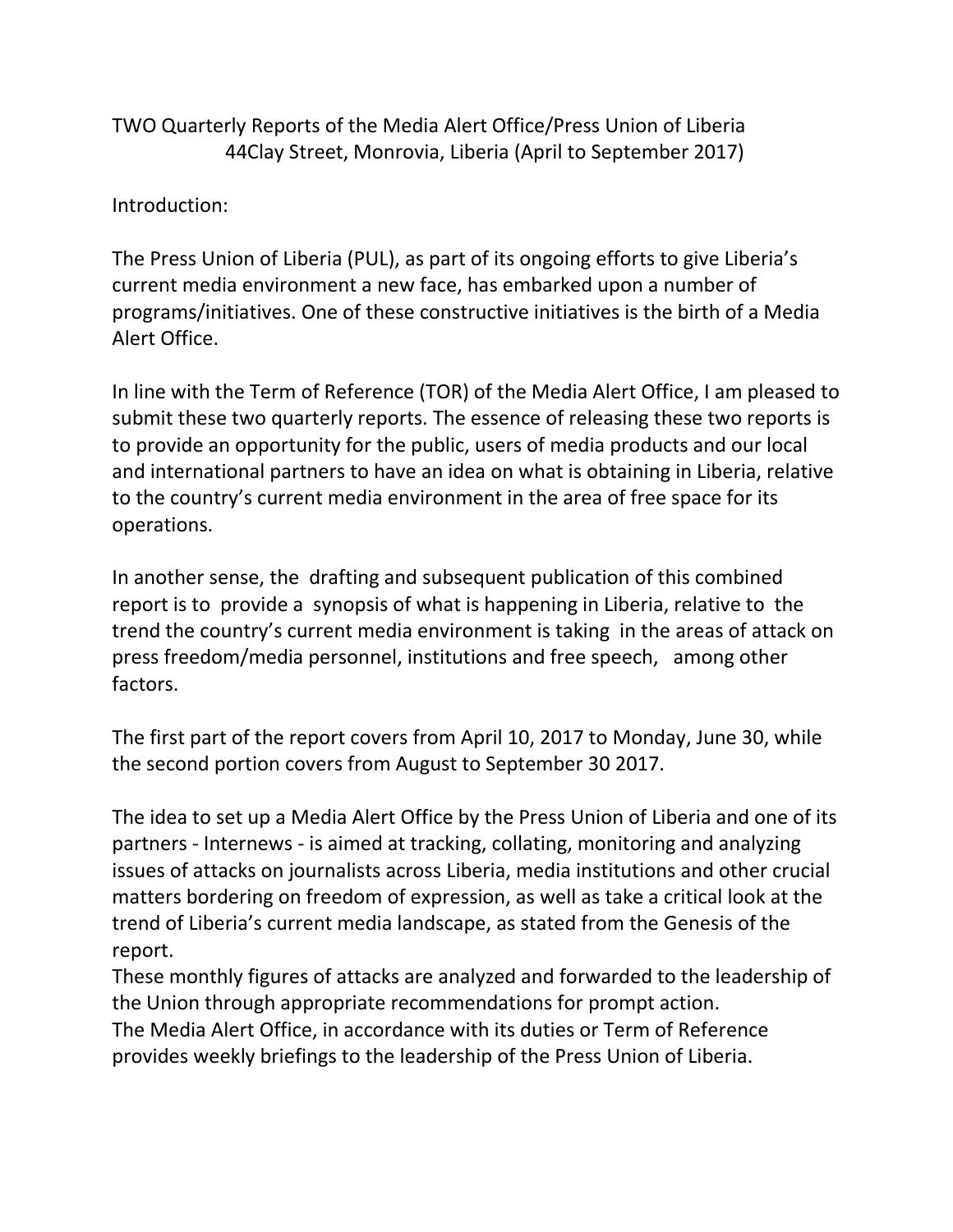The Office of Media Alert Officer was set up at the PUL Headquarters on Clay Street and official work began on Monday, April 10, 2017.

The tracking or collection of information has been carried out in several waystaking into consideration, physical/verbal attacks on journalists, media workers/institutions, issues of free speech and press freedom in Liberia. As the Press Union of Liberia, through the Media Alert Office releases this report, it is worth to note that Liberia has made history for signing the Freedom of Information Act into law in 2010. The Country has also made history for formally signing the Table Mountain Declaration.

However, there is a need to test the birth of these useful internationally acclaimed media instruments by setting up an Office that will look into issues of how these two positive developments can be sustained, relative to the nature of space everyone looks forward to seeing- that is the issue of upholding press freedom through an atmosphere that is free of attacks or intimidation.

# **Methodology:**

The methodology involves monitoring talk shows and reading the various local dailies on a daily basis.

It also includes receiving of formal complaints filed by journalists and media institutions themselves in specific areas and making efforts to have them verified. As part of efforts to afford readers the opportunity to have a clearer picture of the issues outlined in the introductory stage of the report, documentary evidence, including newspaper publications and photographs of these attacks are included in the report.

During the first quarter of operations of the Media Alert Office (April to June) there were three attacks on the media, while the second quarter (July to September) received and documented three(one attack and two threats), totaling 6 during the two quarters.

Montserrado County bears the highest of three, with Margibi coming second with two.

Male/Female ratio first quarter:

The Media Alert Office realized that all the attacks/threats on the media in Liberia during the two reporting periods affected only male journalists.

Counties:

Montserrado County------------------1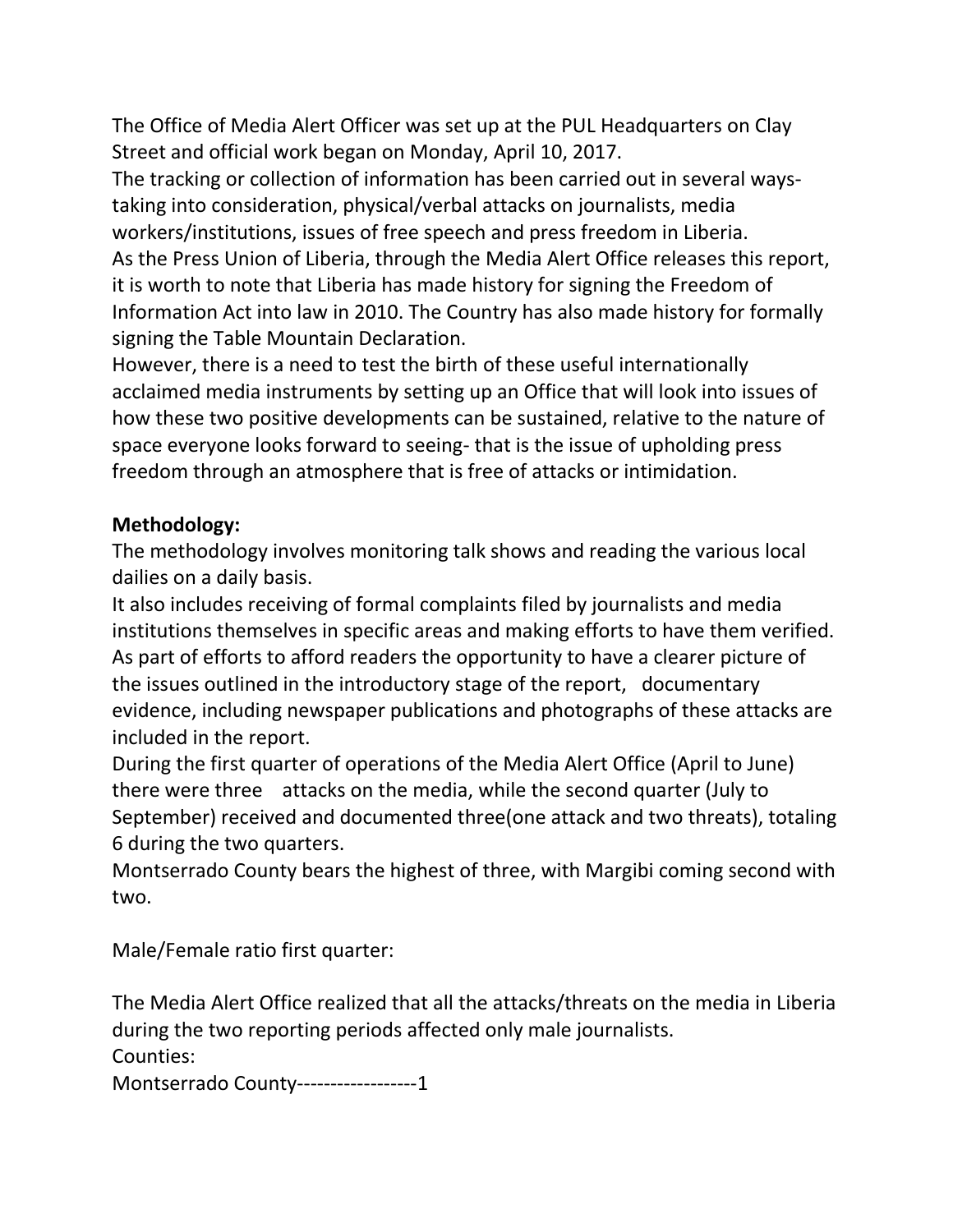| Margibi County------------------------------2    |
|--------------------------------------------------|
| Male/female ratio second quarter:                |
| Counties:                                        |
| Montserrado -----------------------------------2 |
|                                                  |

Here are the details of attacks and threats:

# **Joe K.S. Fineboy**

1. The first attack was registered against Journalist Joe K.S. Fineboy, a freelance journalist whose works are frequently aired by Cool FM 91.9MHz located in Paynesville, outside of Monrovia. Cool FM is owned by a Liberian, Mr. Christopher Onanuga.

The complaint was filed against an executive of one of Liberia's opposition political parties, Mr. Darrius Dillon of the Liberty Party, on Tuesday, April 29, 2017.

Journalist Fineboy had gone to the Party's Headquarters in Congo Town on Tuesday, April 13, 2017, to seek information about the 'fleet of vehicles' being paraded by the Party when the incident occurred.

He reported that Liberty Party's Deputy Secretary for Press and Propaganda, Mr. Klah Tumbay helped to get him out of the Party's premises without further trouble.

During the periods under review, the Liberty Party was at the center of attention by both the media and civil society actors to provide information about its fleet of vehicles, as well as allegations that President Ellen Johnson-Sirleaf of the governing Unity Party was secretly supporting its Standard Bearer, Cllr. Charles Walker Brumskine, instead of her Party's Standard bearer and current Liberian Vice President, Mr. Joseph Boakai.

Journalist Fineboy told the Press Union of Liberia that his mobile phone and recorder were smashed in the process. The case was turned over to Liberia's first multi-stakeholders' National Media Council for redress. Upon the receipt of the complaint, the National Media Council invited both parties for hearing in October. During hearing into the matter, the complainant, Journalist Fineboy requested the Council to halt further hearing into the matter, instead to mediate between him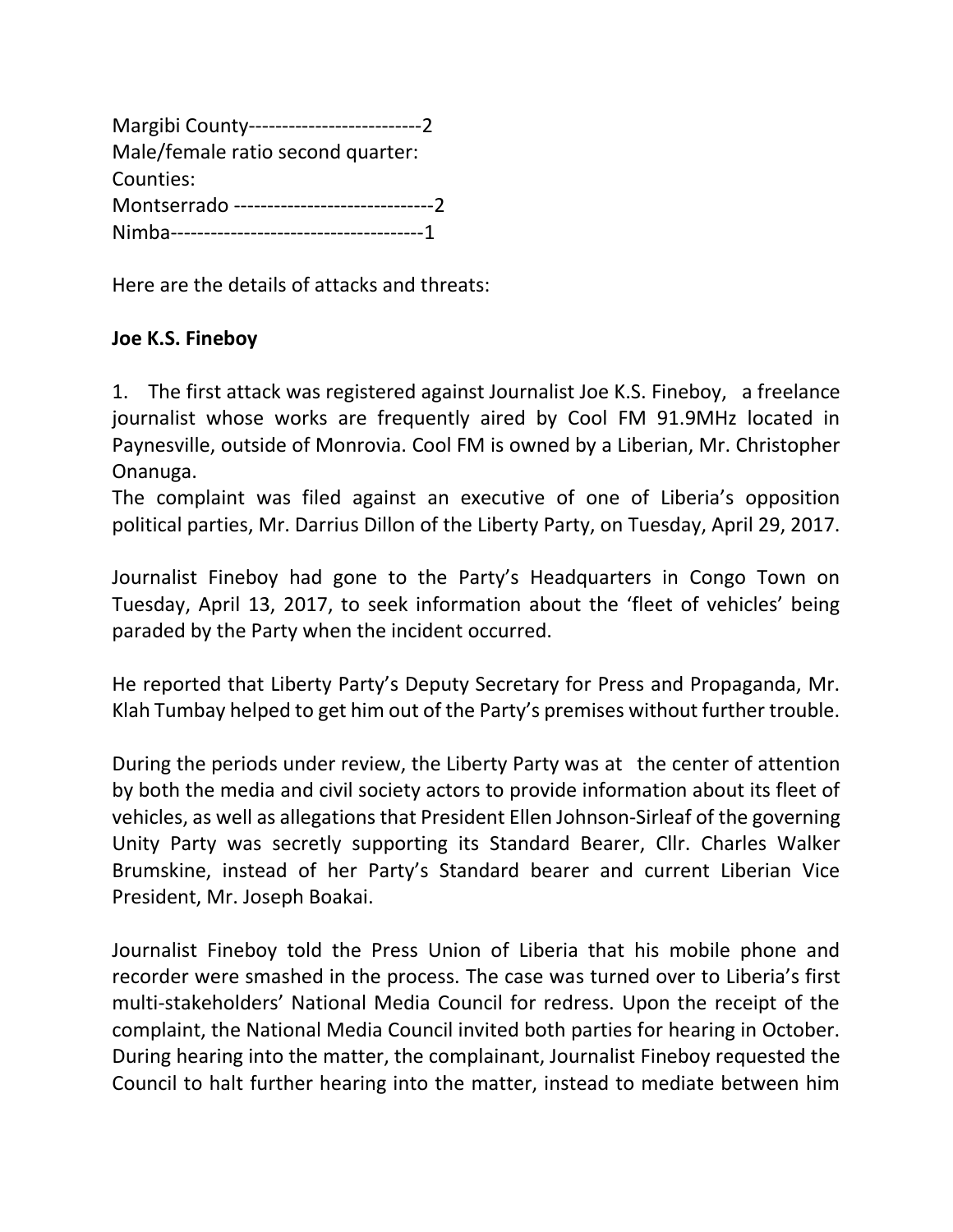and the accused, Mr. Dillon, as a means of bringing about amicable resolution to the matter. According to Journalist Fineboy, his decision to beg for pardon stemmed from the fact that he did not act in accordance with the Liberian journalist Code of Ethics during his reportorial duty at the Liberty Party's Headquarters. Following the mediation by the Council, both parties shook hands as a sign of peace.

# **NMC rules on Duoloquee-Liberty Party Case:**

2. The Press Union of Liberia, through the National Media Council, on Tuesday, August 29, came out with its formal position/findings on a complaint filed against the Liberty Party and initially placed on file by the Media Alert Office as an attack on the media.

The Press Union of Liberia, through the National Media Council, on Tuesday, August 29, came out with its formal position/findings on a complaint filed against the Liberty Party on June 9, 2017 by Journalist Franklin Doloquee of the Liberia Broadcasting System and New Dawn Newspaper.

Mr. Doloquee, who is the Nimba County correspondent for the Liberia Broadcasting System alleged that he was manhandled and his recorder taken away by a security guard of the Party during its candidate nomination program in Ganta City, Nimba County in 2017.

The complaint was received, filed and subsequently looked into by the National Media Council.

The Media Alert Office of the PUL, charged with the responsibility of tracking, collating and analyzing issues of content and violations against journalists' rights and free speech also filed the complaint and forwarded it to the NMC for immediate redress.

After investigation in which the both sides were invited, including independent accounts from witnesses who are also journalists, the NMC did not see any evidence in Mr. Doloquee's allegations against the Liberty Party.

Besides, the NMC also noticed contradictions in journalist Duoloquee's comments and noted further that Journalist Doloquee exaggerated his comments. The NMC therefore cleared the Liberty Party of the claims.

In fact the New Dawn Newspaper, of which Mr. Doloquee is also a reporter, was the first to have retracted its publication of wrong doing against the LP, after the matter had already been reported to the PUL.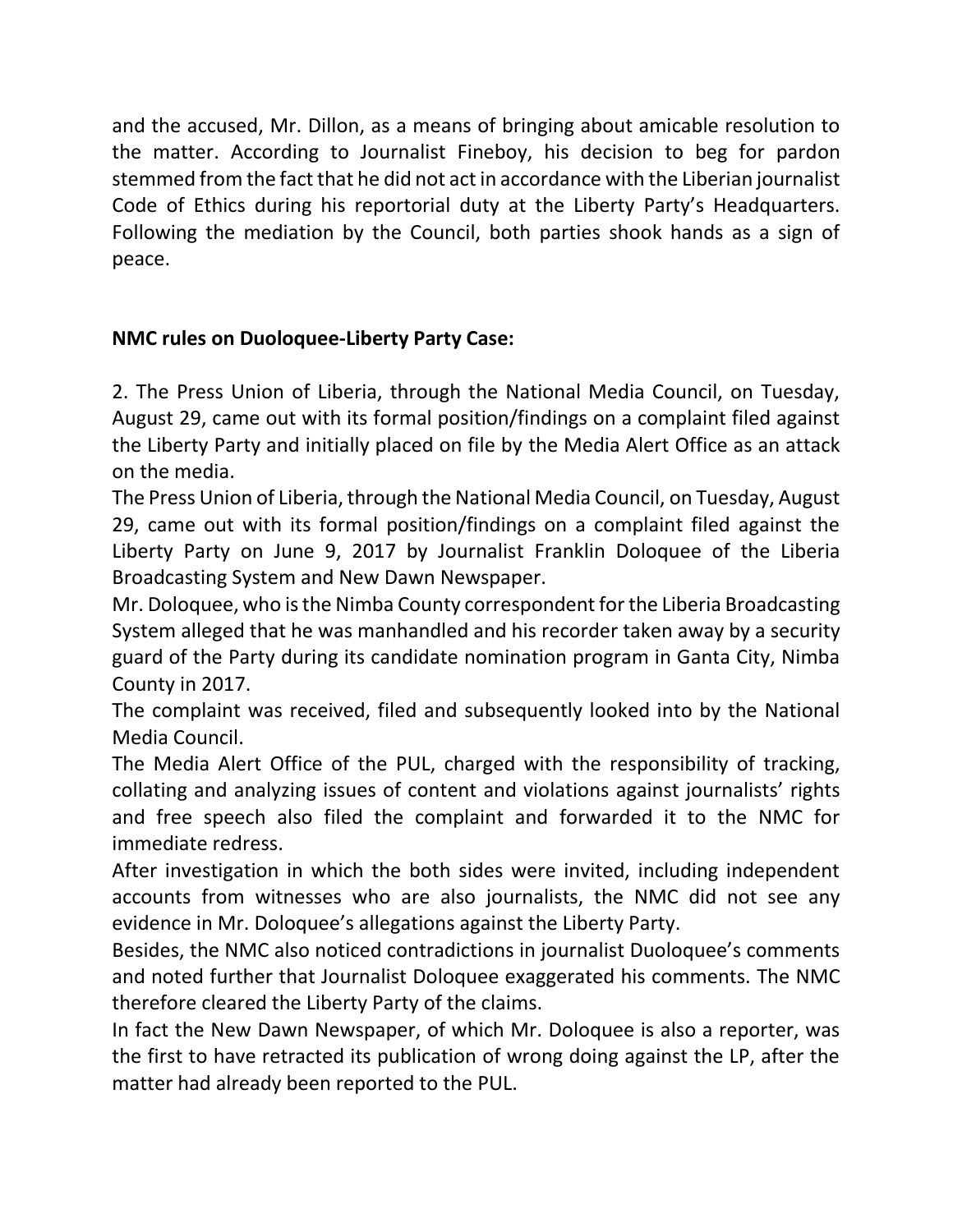The Paper, at the time said it was misled by Journalist Doloquee and therefore apologized to the Liberty Party.

The matter is now laid to rest, with journalists asked to abide by protocols in carrying out their professional duties.

The leadership of the Press Union of Liberia also urged journalists and those in other professions to respect each other's rights.

## **Radio Joy Africa**

3. The Press Union of Liberia's Media Alert Office during the time under review was also able to track another attack on the existence of a community radio in Kakata, Margibi County. Radio Joy Africa was abruptly shut down after it was taken off a power-grid owned by Lone Star GSM Company.

The action was carried out by the Margibi County Chairmen of the All Liberian Party, Mr. Alfred Jerbo, allegedly on the orders of the Political leader of the ALP, Mr. Benoni W. Urey.

Mr. Urey, a businessman–turned politician, contested the Liberian Presidency on October 10, 2017 on the ticket of the All Liberian Party (ALP).

Mr. Jerbo is said to have also switched off and subsequently disconnected the station while a talk show was ongoing. The ALP's action followed a talk show, which seemed not to be in its (party) interest.

# **Radio Joy Africa Arson Attack**

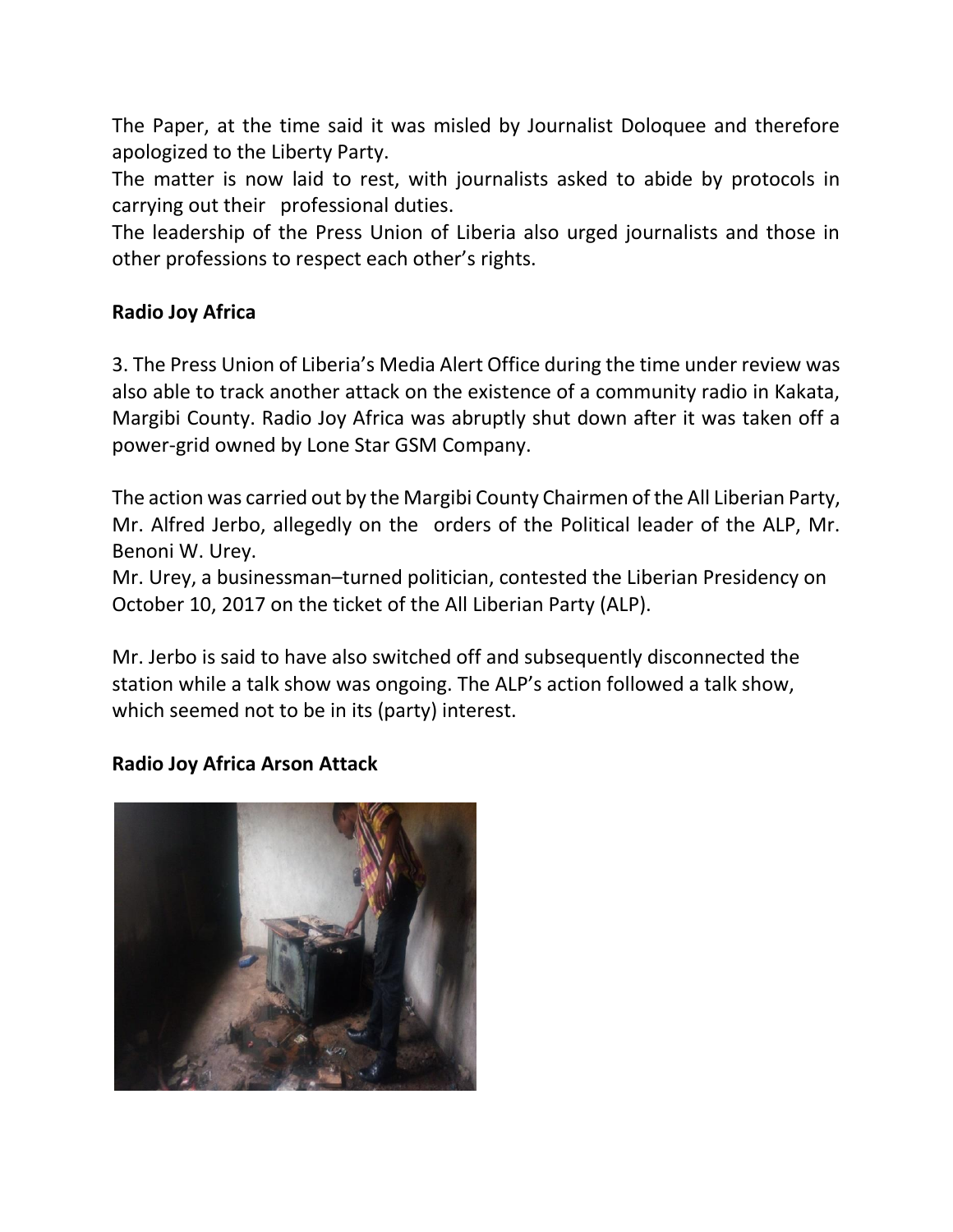4. As if disconnecting the local radio from the tower of the Lone Star GSM Company did not affect the station's operations, Radio Joy Africa suffered an arson attack on Tuesday, August 29, 2017. As reported by ELBC Radio and confirmed by a staff of the Station, Patrick Kollie, the community radio lost equipment, its only generator and other valuable properties during the fire incident.

# **Nation Times Newspaper**

5. The Wednesday, August 2, 2017 publication of the Nation Times Newspaper, in its Volume 12,Edition 17,carried a communication from the Office of the Director of the Executive Protection Force(EPS), seeking the assistance of the Press Union of Liberia's President, Mr. Charles B. Coffey, to "Escort the living body of Mr. Omasco Giago, Acting Managing Editor of the Nation Times and Mr. Octavian Williams, Publisher, to the Office of the EPS Director, Mr. Sam Gaye," on Monday, July 24, 2017 at 10:00 AM for "questioning and self-explanatory assertions" for an article published by the periodical concerning alleged security threats on the life of President Ellen Johnson-Sirleaf. It can be recalled that the Nation Times, in its Thursday, July 20, Volume 12 Edition 14, reported that President Sirleaf's life was in danger , owing to the participation of her Security Advisor, Dr. H. Boima Fahnbulleh, Aid Decamp, General Jerry Hinneh and another security aid in the 2017 Presidential and Legislative Elections in Liberia.

Here is the caption of the story: President Sirleaf Risks Assassination…Chief Bodyguard Seeks Presidency---Fell Betrayed by Boss."

While the PUL discourages the intimidation of the press, it is worth noting that the tabloid which is known to be associated with Mr. Octavin Williams is currently appearing on the newsstands with a misleading imprint. Contact numbers in the stamp of the paper are wrong in total disregard for the ethics of journalism which calls for full attribution at all times except in the case of extreme threats where professionals go pseudo.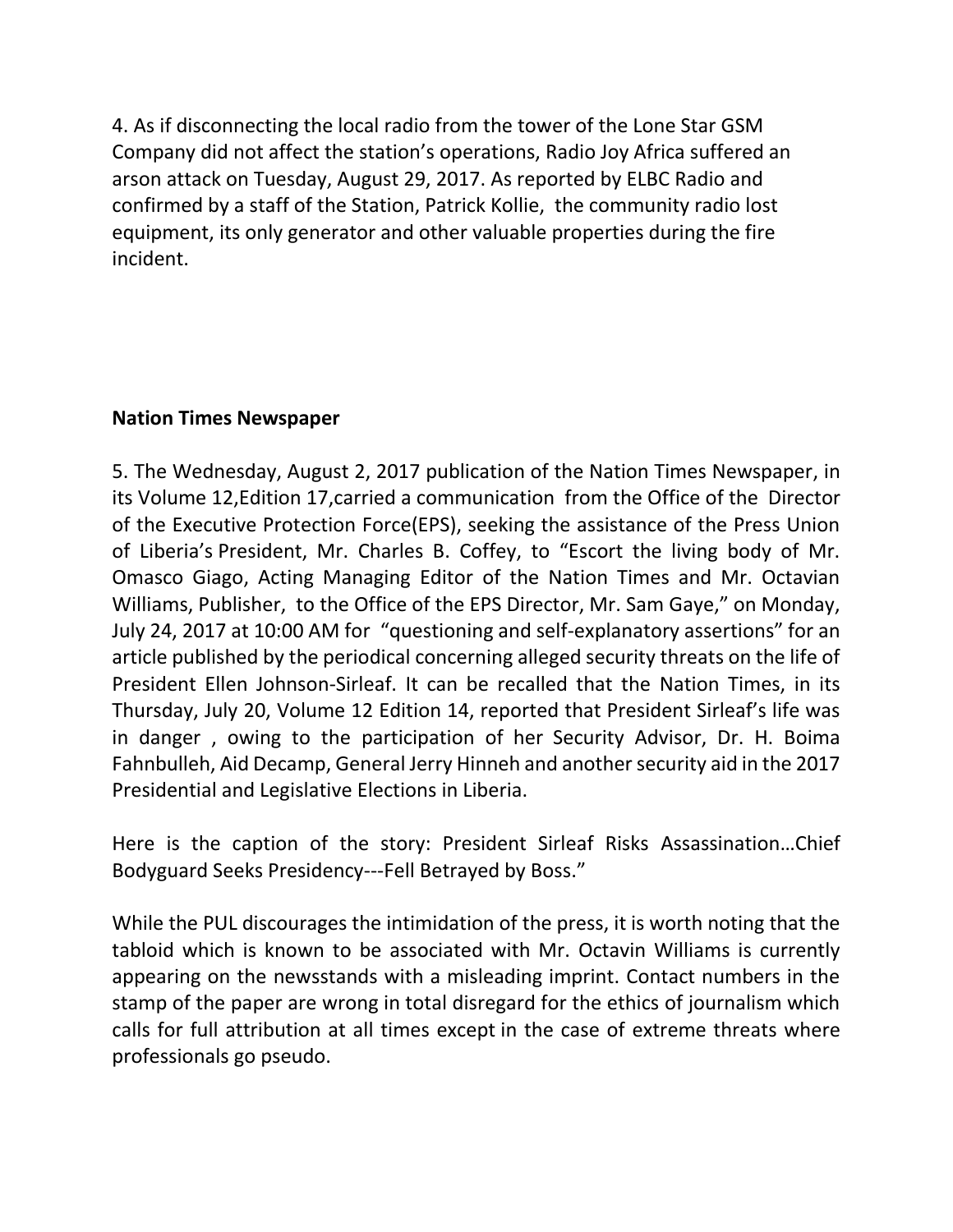## **Abraham Morris of the In Profile Daily Newspaper**



6. During the period under review, the Media Alert Office was able to capture an issue bordering on threats against Reporter Abraham Morris of the In Profile Daily Newspaper.

The story, under the caption: "Lawsuit"- East International Threatens In Profile's Reporter, was carried in the Paper's Monday, July 31, 2017, Volume 9 Edition 169. The In Profile, in the publication said its staff, Mr. Morris was doing a follow up on allegations by a civil society advocate, Martin K. Kollie that an alleged surrogate of the East International wanted to bribe him (Kollie) with \$6,000 United Sates Dollars to stop his criticism against the company's alleged dubious activities.

Besides, Journalist Morris was seeking clarifications from the Company about "controversies" surrounding a 59.9 Million United States Dollar Prefinancing Agreement recently passed by the Liberian Senate. Here is a text allegedly sent to Reporter Morris by the General Manager of the East International Group Incorporated, Mr. J. Kelvin Buimah, as contained in the In Profile Daily's Monday, July 31, 2017 Publication: "Continue sending more texts, we will meet and you will prove it in court.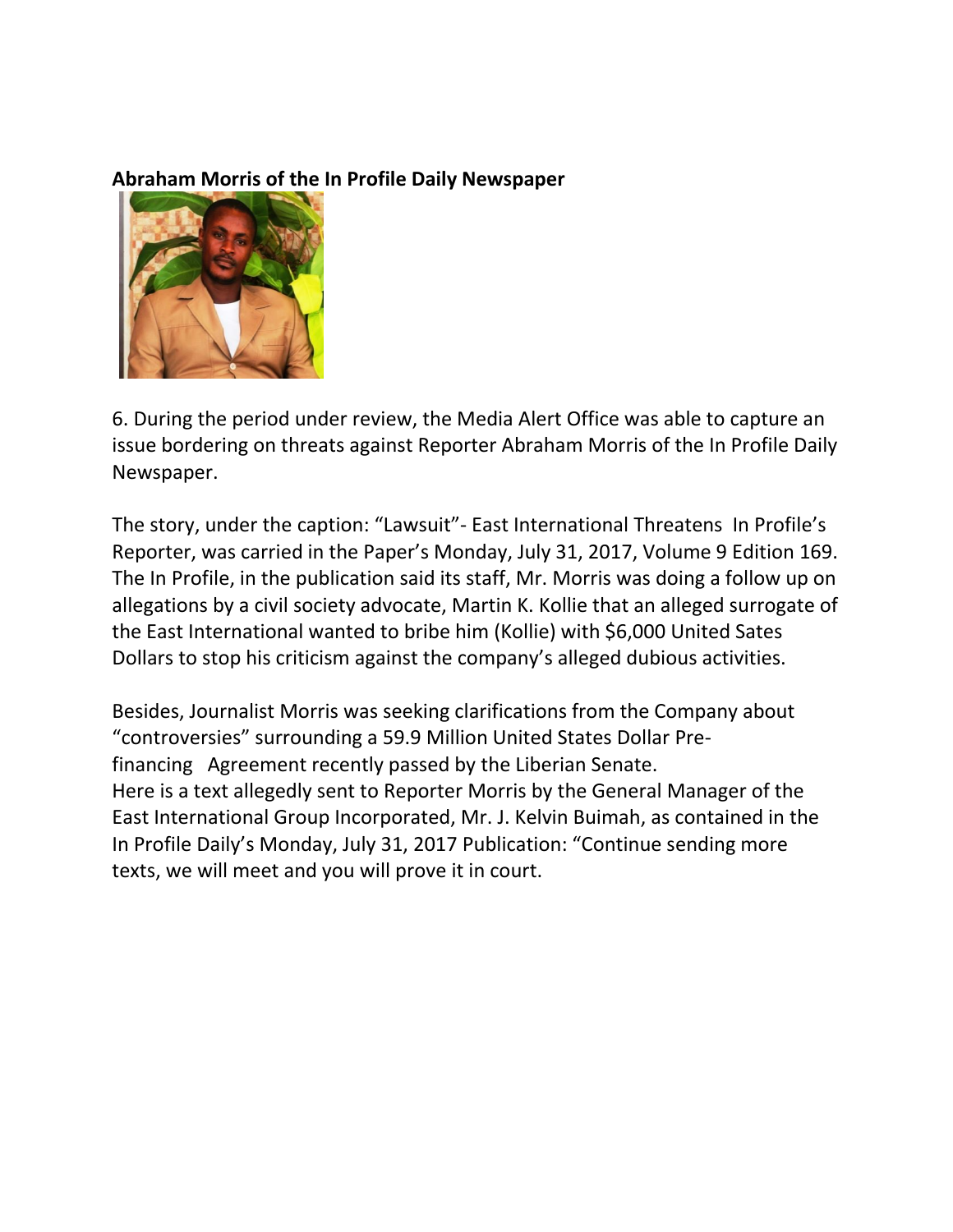### Attacks- Kanney Ziamo



7. The Heritage Newspaper, in its Thursday, October 5, 2017 Edition 3447 Volume 19 reported an attack on Journalist Kanney Ziammo of Radio Gompa, Nimba County.

Reporter Ziamma who also reports for the Liberia News Agency (LINA) was brutalized by a member of the opposition Alternative National Congress, Metri Gono, along with other supporters of the ANC. The ANC executive had accused Journalist Ziammo's ethic group, (Gio) of being under miners. The allegation was reportedly made during conversation between the two.

But as reported by the paper, Journalist Ziammo out rightly rejected such claims against members of the Gio ethnic group. The situation led to the brutalization of the local journalist.

The Media Alert Office considers Journalist Ziammo's brutalization as an attack on the media and calls for immediate probe by the PUL/National Media Council.

#### 8. Attack- James Karimu of Prime FM Monrovia

A reporter of Prime FM, in Monrovia, James Karimu was also attacked during the Month of October. The reporter offered political analysis in an argument on the electoral process at a location in Monrovia which turned hostile.

Journalists Karimu told the Media Alert Officer those who attacked him are from the opposition CDC.

Mr. Karimu is the Legislative Reporter for Prime FM.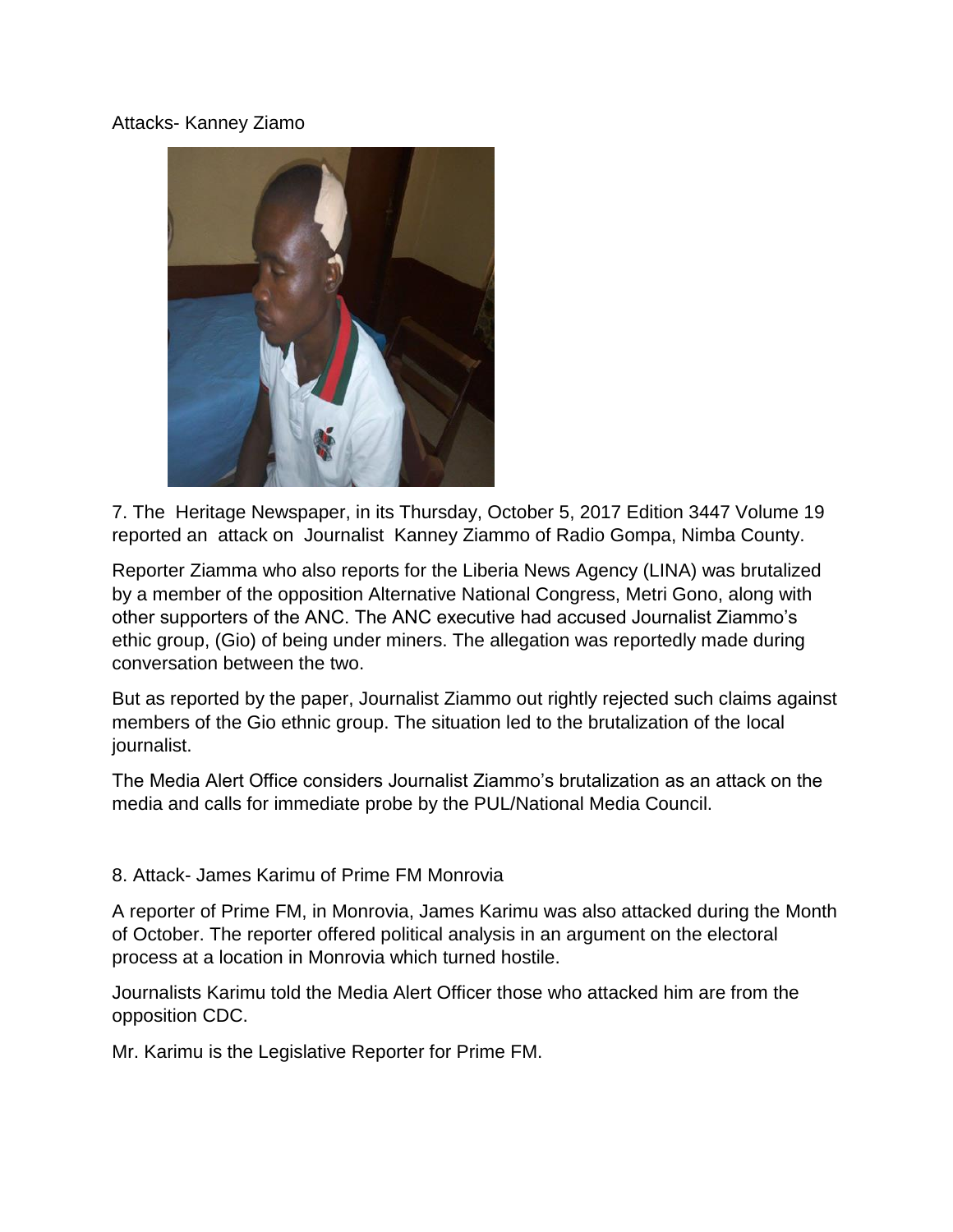#### 9. Attacks- Arson on Smith Toby

On Wednesday, October 18, 2017, Smith Tobey, a Manager at Okay FM was another victim of an arson attack. Mr. Tobey is also a talk show presenter on Okay FM in Monrovia.

The Liberian journalist's house on the Robertsfield Highway was attacked by unknown individuals during the morning hours.

The Press Union of Liberia strongly condemned the arson attack on Journalist Tobey's residence. The Liberia National Police opened investigation in the matter, with several persons being held.

10. Attack- Henry Costa, Political Commentator

One of Liberia's political commentator, Henry Costa also came under attack by a group believed to be members and sympathizers of the Coalition for Democratic Change (CDC) on Tuesday, October 24, 2017 in Monrovia.

The CDC is headed by former football legend, Senator George Oppong Manneh Weah, now President Elect.

Costa is not a journalist. He is member of the All Liberian Party of Benoni Urey. The young politician however runs a provocative talk show on Shatta FM, after the closure of his Voice FM.

Mr. Costa was trying to gauge public opinion on a George Weah-led government in Liberia. The political commentator, said, in his opinion, Mr. Weah lacks the experience to serve as President of Liberia. Immediately, after the talk show, Mr. Costa was pursued by a group believed to be supporters of Senator George Weah's Coalition for Democratic Change. He managed to escape further wrath of the crowd as other concerned members of the public intervened.

The attack of Costa was captured by several local dailies, including the Heritage and the People's Newspaper.

For example, Heritage, Wednesday, October 25, 2017 Edition 20 Number 34490, reads:

Following His Outburst Against Weah: Talk Show Host Costa Attacked

The people's News Paper, in its Wednesday, October 25, 2017 Edition 5 Volume 93 reads:

''Weah Supporters Attack Henry Costa"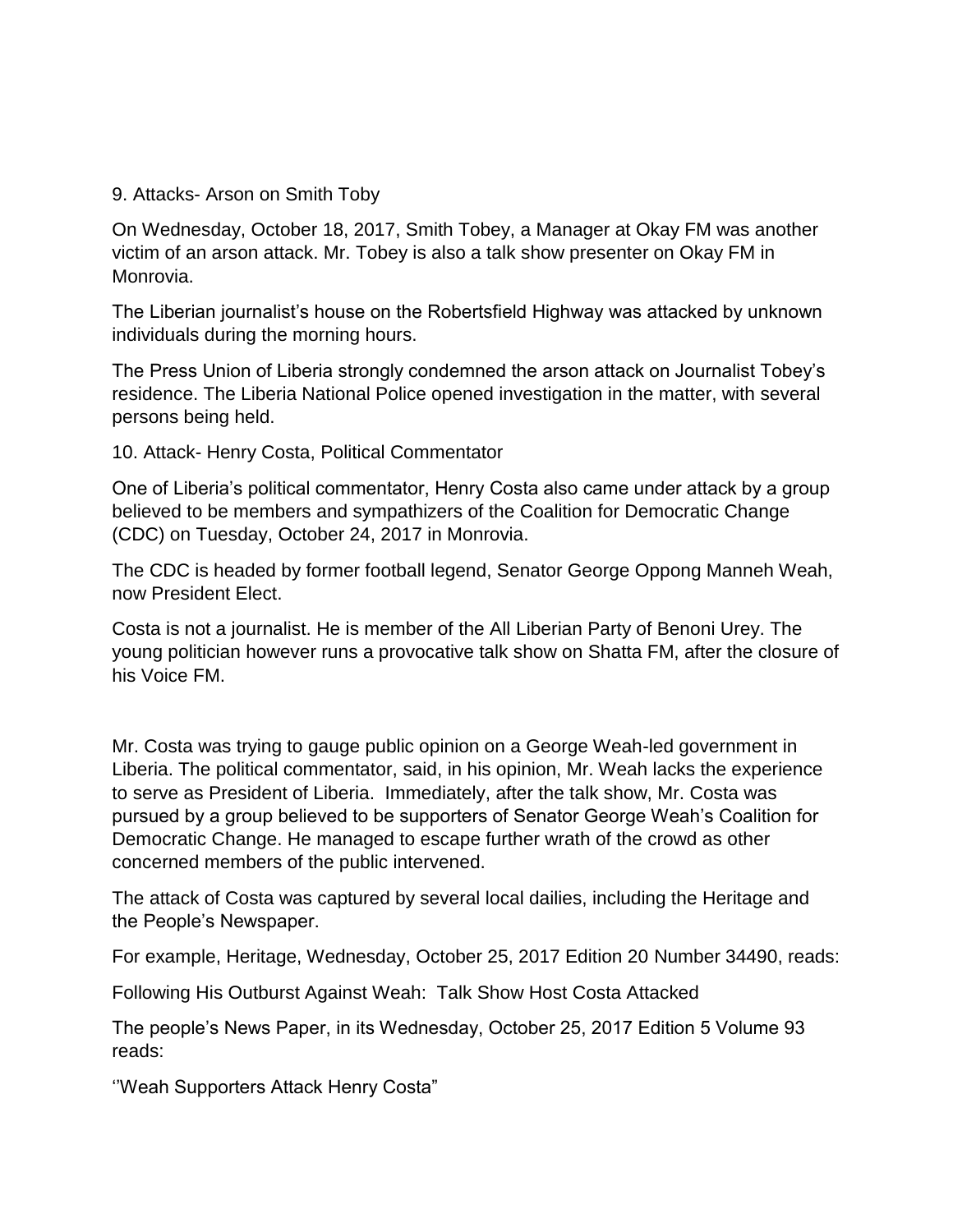### Analysis:

The attack on the talk show host is an attack on free speech.

11. Lawsuit- PUL VP Octavian Williams

Also in the month of October, the Vice President of the Press Union of Liberia, Octavin Williams was accused of libel and taken to court. Importantly, the lawsuit was brought against him by Rodney Sieh, the Managing Editor of Frontpage Africa Newspaper.

The Nation Times newspaper associated with Mr. Williams had published a story alleging that Mr. Sieh was invading a lawsuit in the United States after failing to settle his rental indebtedness to his former landlord at a Greenview Garden Apartment in America.

The paper also disclosed that while this case was ongoing, a Liberian women identified as Yewande Adebayo-Richardson on September 7th, 2010, issued a notice of summons in a lawsuit filed against Rodney Sieh and the Management of Front Page Africa, and further noted that the FPA Publisher may face an arrest if he attempted traveling to the United States.

Mr. Rodney Sieh has since denied the accusation in public and private spaces.

Mediatory meetings led by the Press Union of Liberia to withdraw the case from court has so far ended in deadlock with Mr. Octavin Williams refusing to retract his publication and apologize.

Analysis: This is a groundbreaking case which could test the media community's call for the decimalization of speech offenses.

#### 12. Threat- Tokpa Tarnue

The Alert Office during the period under review also tracked an arson threat against the Lofa County Correspondent of the National Broadcaster- Liberia Broadcasting System. Mr. Tokpa Tarnue wrote the Press Union to formally complaint of the threat against his home.

In his letter, Tarnue stated that the Police Chief in Lofa, J. Titoe Lolin informed him of rumors to burn his home in Voinjama, Lofa County. The arson threat occurred in the aftermath of the tour of Lofa by the opposition Coalition for Democratic Change of Montserrado County Senator George M. Weah. (President-Elect)

As part of reporter Tarnue's coverage of the political rallies, he provided analysis on the huge turn out that witnessed Mr. Weah's campaign visit to Lofa. Mr. Tarnue said the mammoth crowd attracted to the rallies show up as a result of celebrities accompanying Senator Weah on his trips. It can be recalled that the CDC Standard Bearer, an international football icon, invited famous African superstars included Frank Itus during the political campaign.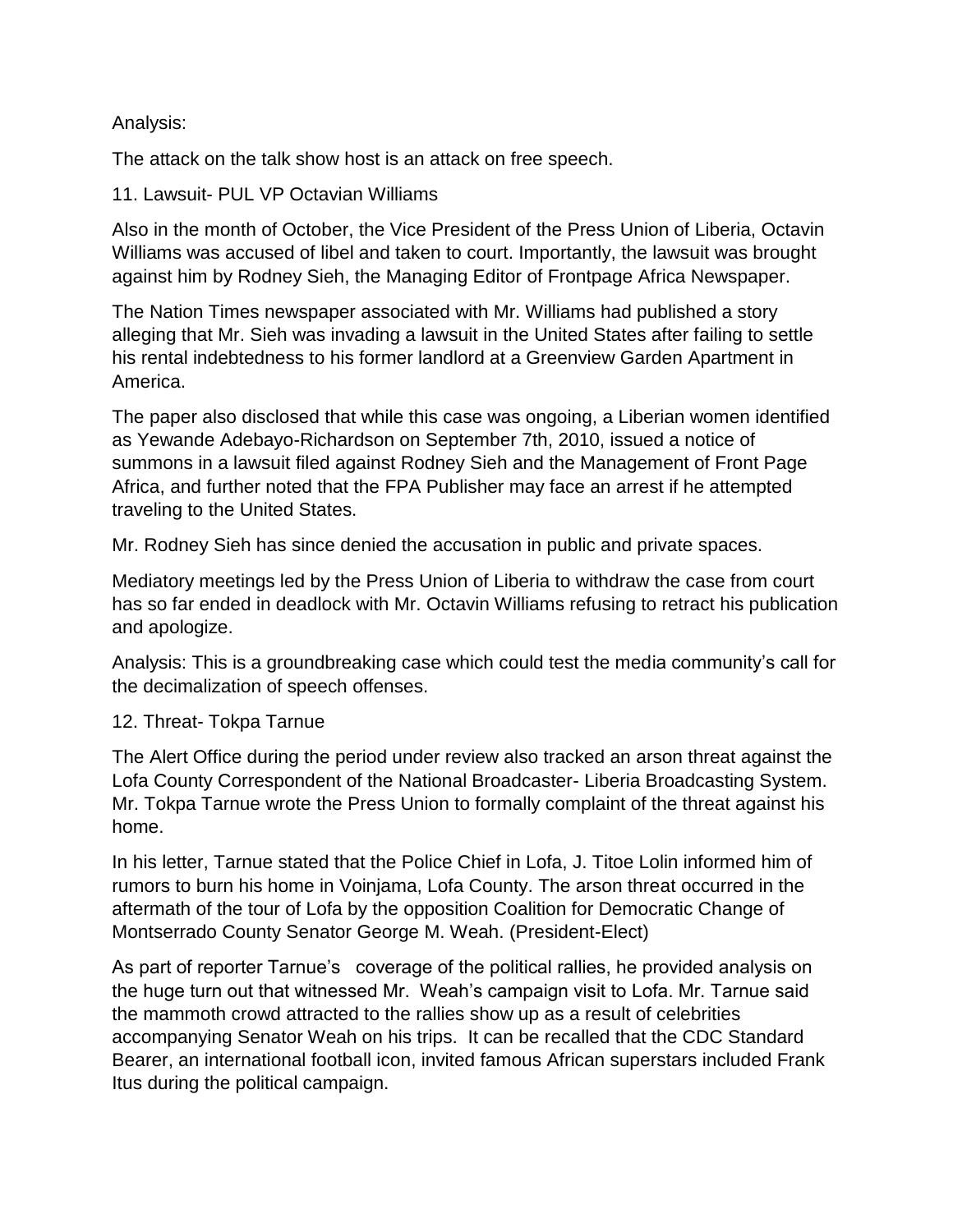Journalist Tarnue's report is said to have annoyed some young people believed to be partisans of the CDC.

The Press Union of Liberia wrote the Liberia National Police about the threat seeking in deep investigation. Mr. Tarnue later informed the Union of his bosses at LBS decision to let the matter be.

## 13. Threat- Meloshi Roberts

In Tubmanburg, Bomi County in the same October, Journalist Meloshi Roberts narrowly escaped a stone-throwing crowd allegedly made predominately of youth. Reporter Roberts is the Bomi County correspondent of the Liberia Broadcasting System.

Those who attempted stoning and chopping him with machetes are said to be youthful partisans of the Coalition for Democratic Change.

Journalist Roberts had gone to take part in a random political discussions on the current electoral process in Liberia, at an entertainment center in Tubmanburg, where he also resides when the incident occurred.

## 14. 10 Million US Dollar Law suit

The publisher of an online media outlet, The Global News Network, J. Cholo Brooks was greeted with a law suit during the reporting period, particularly the month of November, 2017.

Mr. Brooks had carried a story on a construction company owned by one Praise Glory Lawal.

Documents in possession of the Press Union of Liberia, subsequently turned over to the Media Alert Office suggest that the journalist's publication was based on a communication from the Liberia Anti-Corruption Commission, calling for a halt to all further payments to the Praise Glory Lawal Construction Company, of which Mr. Lawal is the CEO, until ongoing investigation was concluded.

The publication had to do with millions of United States Dollars allegedly paid to the PGL for the construction of the Brewerville/Bopolu Road, yet to be completed.

## 15. Attack- Abraham Gui-Johnson

As we prepare this report, a staff of Radio Bushrod D 98.1 FM, Abraham Gui-Johnson was allegedly assaulted by five men officers of the Armed Forces of Liberia. The group was reportedly headed by one S.S Blamo of the Coast Guard base.

The management of Radio D 15 has formally sent a letter to the leadership of the Press Union of Liberia. The latter, dated December 28, 2017 has been turned over to the Media Alert Office for probe.

The process of verification is ongoing to determine the merits into the matter through substantiation.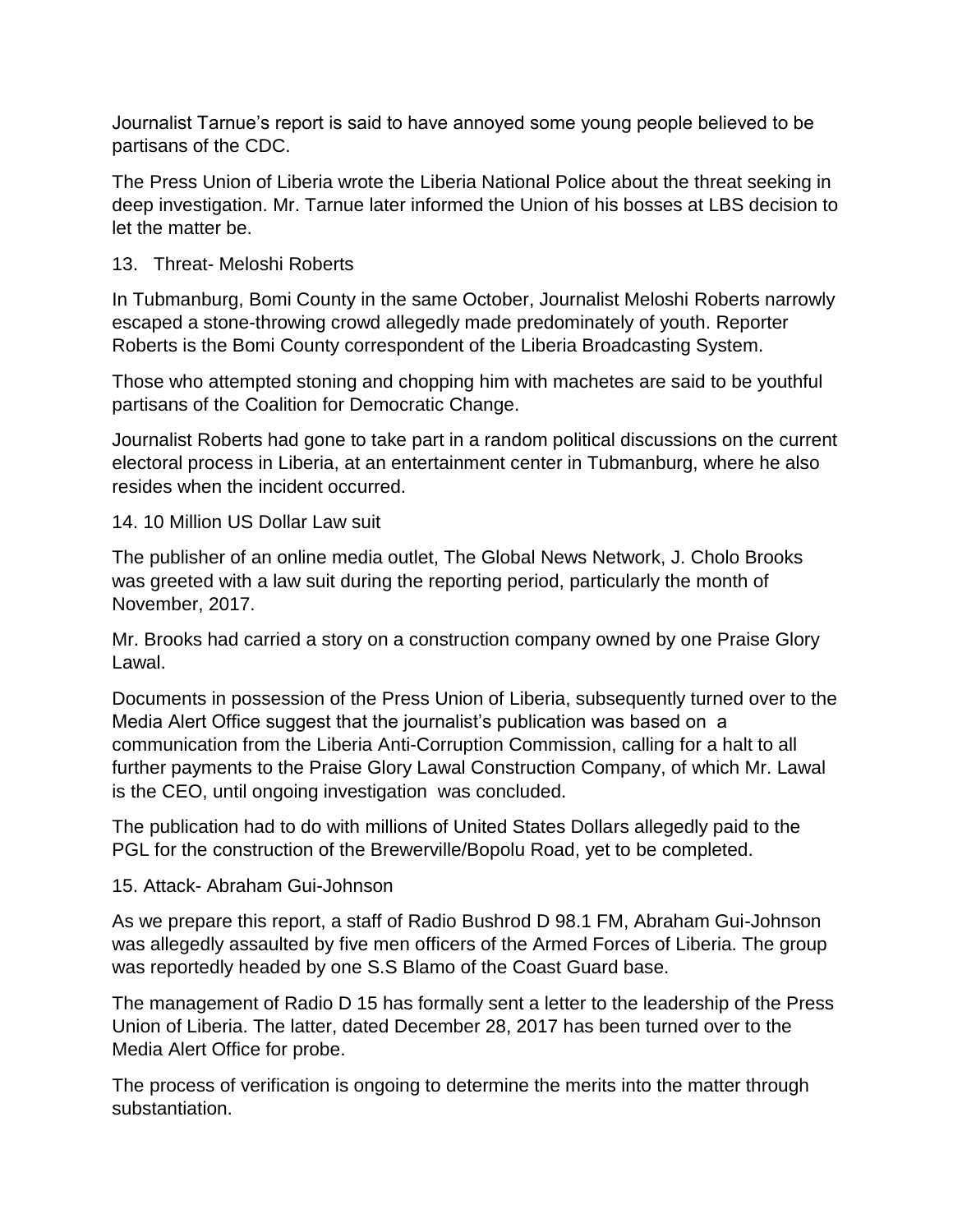### **Conclusion:**

The monitoring of content across the media has been a difficult task in the last six months for a dedicated staff in the absence on monitoring mechanism, especially with the evolution of the social media. The public including some media practitioners themselves are posting things without taking into consideration its explosive nature. Some are posting profanity and anti-peace messages relative to the current political situation (2017 Presidential and Legislative Elections) in Liberia.

This report cannot conclude without the journalism community appreciating the sole funder of the Media Alert Office at the PUL, the American People and Government through their International Aid Agency (USAID).

Finally, this project is at the code of the protection of journalism in Liberia and will stay in the operations of the Press Union of Liberia and this leadership at the Union continue to source funding for its implementation.

We will continue to document people who find it rewarding to assault journalistsby during so democrats all over the world will shun them and boycott their qualities. Those who still feel that some journalists are not professional in their work, the way to proceed is to forward your grievances to the National Media Council and avoid physically attacking us.

Press Union of Liberia 44 Clay Street, Monrovia Liberia [pressunionofliberia@yahoo.com](mailto:pressunionofliberia@yahoo.com)

Jacob N.B. Parley Media Alert Officer Press Union of Liberia. 0886560455/0777604576

Daniel Nyakonah, Jr. Secretary General